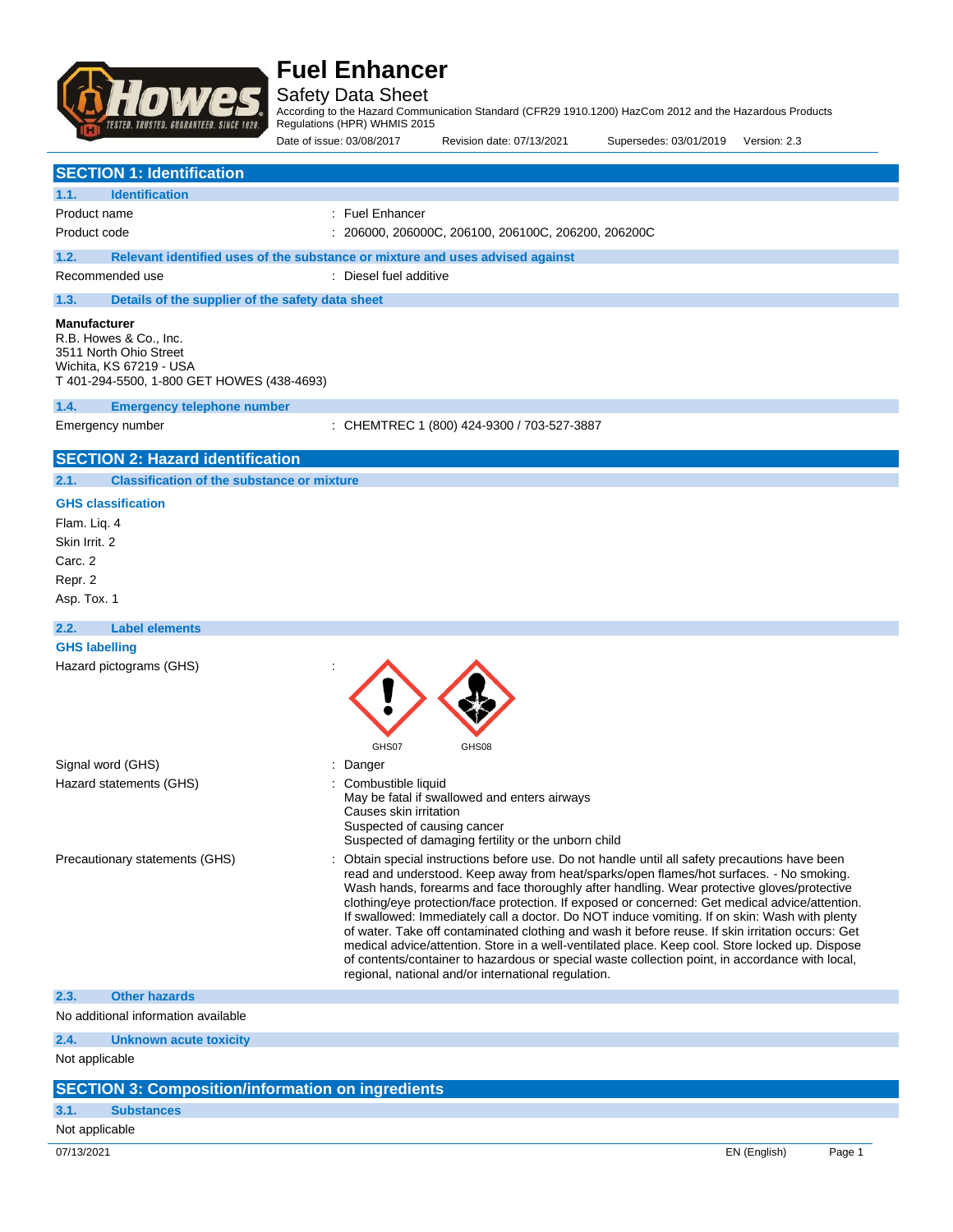## Safety Data Sheet

According to the Hazard Communication Standard (CFR29 1910.1200) HazCom 2012 and the Hazardous Products Regulations (HPR) WHMIS 2015

| 3.2.<br><b>Mixtures</b>                               |                           |             |
|-------------------------------------------------------|---------------------------|-------------|
| <b>Name</b>                                           | <b>Product identifier</b> | $\%$        |
| Distillates, petroleum, hydrotreated light naphthenic | (CAS-No.) 64742-53-6      | $30 - 60$   |
| Kerosine, petroleum                                   | (CAS-No.) 8008-20-6       | $15 - 40$   |
| Solvent naphtha, petroleum, light aromatic            | (CAS-No.) 64742-95-6      | $1 - 5$     |
| Solvent naphtha, petroleum, heavy aromatic            | (CAS-No.) 64742-94-5      | $1 - 5$     |
| Polyolefin alkyl phenol alkyl amine                   | (CAS-No.) Proprietary     | $1 - 5$     |
| Benzene, 1,2,4-trimethyl-                             | (CAS-No.) 95-63-6         | $0.5 - 1.5$ |
| Isopropylbenzene                                      | (CAS-No.) 98-82-8         | < 1         |
| Naphthalene                                           | (CAS-No.) 91-20-3         | < 1         |
| Xylenes (o-, m-, p- isomers)                          | (CAS-No.) 1330-20-7       | < 1         |
| Ethylbenzene                                          | (CAS-No.) 100-41-4        | < 1         |

**\*Chemical name, CAS number and/or exact concentration have been withheld as a trade secret**

| <b>SECTION 4: First aid measures</b>                                |                                                                                                                                                                                                 |
|---------------------------------------------------------------------|-------------------------------------------------------------------------------------------------------------------------------------------------------------------------------------------------|
| <b>Description of first aid measures</b><br>4.1.                    |                                                                                                                                                                                                 |
| First-aid measures after inhalation                                 | : If breathing is difficult, remove victim to fresh air and keep at rest in a position comfortable for<br>breathing. Get medical advice/attention if you feel unwell.                           |
| First-aid measures after skin contact                               | : IF ON SKIN: Wash with plenty of water. Take off contaminated clothing and wash it before<br>reuse. If skin irritation occurs: Get medical advice/attention.                                   |
| First-aid measures after eye contact                                | : IF IN EYES: Rinse cautiously with water for several minutes. Remove contact lenses, if present<br>and easy to do. Continue rinsing. If eye irritation persists: Get medical advice/attention. |
| First-aid measures after ingestion                                  | : IF SWALLOWED: immediately call a POISON CENTER or doctor/physician. Do NOT induce<br>vomiting. Never give anything by mouth to an unconscious person.                                         |
| 4.2.<br>Most important symptoms and effects, both acute and delayed |                                                                                                                                                                                                 |
| Symptoms/effects after inhalation                                   | : May cause irritation to the respiratory tract.                                                                                                                                                |
| Symptoms/effects after skin contact                                 | : Causes skin irritation. Symptoms may include redness, drying, defatting and cracking of the skin.                                                                                             |
| Symptoms/effects after eye contact                                  | : May cause eye irritation. Symptoms may include discomfort or pain, excess blinking and tear<br>production, with possible redness and swelling.                                                |
| Symptoms/effects after ingestion                                    | : May be fatal if swallowed and enters airways. This product may be aspirated into the lungs and<br>cause chemical pneumonitis. May cause stomach distress, nausea or vomiting.                 |

**4.3. Indication of any immediate medical attention and special treatment needed** Symptoms may be delayed. In case of accident or if you feel unwell, seek medical advice immediately (show the label where possible).

|             | <b>SECTION 5: Firefighting measures</b>                            |                                                                                                                                                                                |  |
|-------------|--------------------------------------------------------------------|--------------------------------------------------------------------------------------------------------------------------------------------------------------------------------|--|
| 5.1.        | <b>Extinguishing media</b>                                         |                                                                                                                                                                                |  |
|             | Suitable extinguishing media<br>: Foam. Carbon dioxide. Water fog. |                                                                                                                                                                                |  |
|             | Unsuitable extinguishing media                                     | : Do not use water jet.                                                                                                                                                        |  |
| 5.2.        | Special hazards arising from the substance or mixture              |                                                                                                                                                                                |  |
| Fire hazard |                                                                    | : Combustible liquid. Products of combustion may include, and are not limited to: oxides of<br>carbon.                                                                         |  |
| Reactivity  |                                                                    | : No dangerous reaction known under conditions of normal use.                                                                                                                  |  |
| 5.3.        | <b>Advice for firefighters</b>                                     |                                                                                                                                                                                |  |
|             | Protection during firefighting                                     | : Keep upwind of fire. Wear full fire fighting turn-out gear (full Bunker gear) and respiratory<br>protection (SCBA). Cool closed containers exposed to fire with water spray. |  |

| <b>SECTION 6: Accidental release measures</b> |                                                                     |                                                                                                                                                                                                                                                                                                              |
|-----------------------------------------------|---------------------------------------------------------------------|--------------------------------------------------------------------------------------------------------------------------------------------------------------------------------------------------------------------------------------------------------------------------------------------------------------|
| 6.1.                                          | Personal precautions, protective equipment and emergency procedures |                                                                                                                                                                                                                                                                                                              |
|                                               | General measures                                                    | : Use personal protection recommended in Section 8. Isolate the hazard area and deny entry to<br>unnecessary and unprotected personnel. Eliminate sources of ignition. Use special care to<br>avoid static electric charges. Use only non-sparking tools. Spilled material may present a<br>slipping hazard. |
| 6.1.1.                                        | For non-emergency personnel<br>No additional information available  |                                                                                                                                                                                                                                                                                                              |
| 6.1.2.                                        | For emergency responders<br>No additional information available     |                                                                                                                                                                                                                                                                                                              |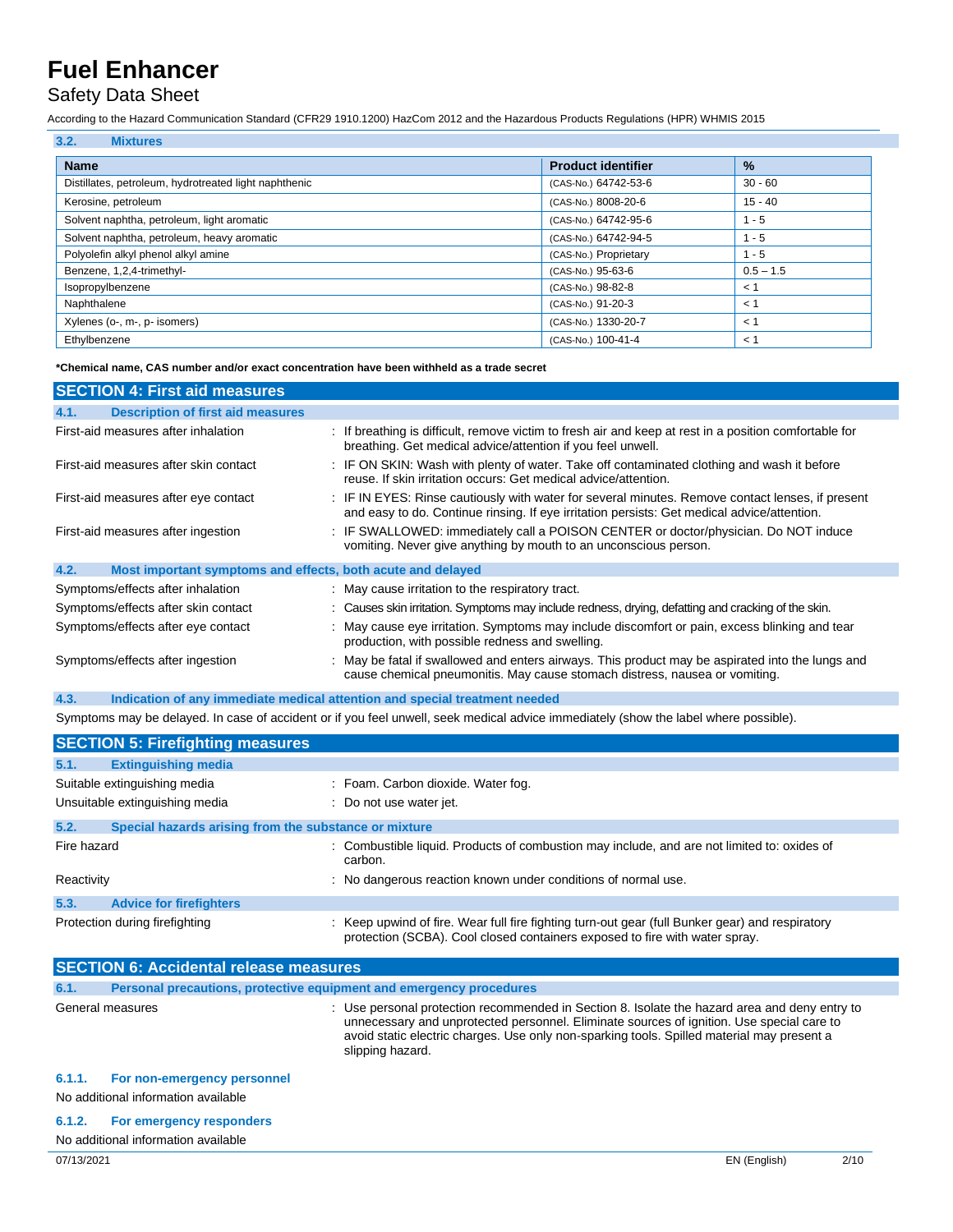## Safety Data Sheet

According to the Hazard Communication Standard (CFR29 1910.1200) HazCom 2012 and the Hazardous Products Regulations (HPR) WHMIS 2015

| 6.2.                                       | <b>Environmental precautions</b>                                                    |                                                                                                                                                                                                                                                                                          |
|--------------------------------------------|-------------------------------------------------------------------------------------|------------------------------------------------------------------------------------------------------------------------------------------------------------------------------------------------------------------------------------------------------------------------------------------|
| Prevent entry to sewers and public waters. |                                                                                     |                                                                                                                                                                                                                                                                                          |
| 6.3.                                       | Methods and material for containment and cleaning up                                |                                                                                                                                                                                                                                                                                          |
| For containment                            |                                                                                     | : Absorb and/or contain spill with inert material (sand, vermiculite or other appropriate material),<br>then place in suitable container. Do not flush into surface water or sewer system. Wear<br>recommended personal protective equipment.                                            |
|                                            | Methods for cleaning up                                                             | : Sweep or shovel spills into appropriate container for disposal. Provide ventilation.                                                                                                                                                                                                   |
| 6.4.                                       | <b>Reference to other sections</b>                                                  |                                                                                                                                                                                                                                                                                          |
|                                            | For further information refer to section 8: "Exposure controls/personal protection" |                                                                                                                                                                                                                                                                                          |
| <b>SECTION 7: Handling and storage</b>     |                                                                                     |                                                                                                                                                                                                                                                                                          |
| 7.1.                                       | <b>Precautions for safe handling</b>                                                |                                                                                                                                                                                                                                                                                          |
|                                            | Precautions for safe handling                                                       | : Keep away from sources of ignition - No smoking. Avoid contact with skin and eyes. Avoid<br>breathing dust/fume/gas/mist/vapours/spray. Do not swallow. Handle and open container with<br>care. When using do not eat, drink or smoke. Use only outdoors or in a well-ventilated area. |
|                                            | Hygiene measures                                                                    | : Wash contaminated clothing before reuse. Always wash hands after handling the product.                                                                                                                                                                                                 |
| 7.2.                                       | Conditions for safe storage, including any incompatibilities                        |                                                                                                                                                                                                                                                                                          |
| Technical measures                         |                                                                                     |                                                                                                                                                                                                                                                                                          |
|                                            |                                                                                     | : Proper grounding procedures to avoid static electricity should be followed.                                                                                                                                                                                                            |

### **SECTION 8: Exposure controls/personal protection**

### **8.1. Control parameters**

| Distillates, petroleum, hydrotreated light naphthenic (64742-53-6) |                                                         |                                                                                                                                            |
|--------------------------------------------------------------------|---------------------------------------------------------|--------------------------------------------------------------------------------------------------------------------------------------------|
| Not applicable                                                     |                                                         |                                                                                                                                            |
| Kerosine, petroleum (8008-20-6)                                    |                                                         |                                                                                                                                            |
| <b>ACGIH</b>                                                       | ACGIH TWA (mg/m <sup>3</sup> )                          | 200 mg/m <sup>3</sup> (application restricted to conditions in<br>which there are negligible aerosol exposures-total<br>hydrocarbon vapor) |
| <b>NIOSH</b>                                                       | NIOSH REL (TWA) (mg/m <sup>3</sup> )                    | 100 mg/m $3$                                                                                                                               |
| Solvent naphtha, petroleum, light aromatic (64742-95-6)            |                                                         |                                                                                                                                            |
| Not applicable                                                     |                                                         |                                                                                                                                            |
|                                                                    | Solvent naphtha, petroleum, heavy aromatic (64742-94-5) |                                                                                                                                            |
| Not applicable                                                     |                                                         |                                                                                                                                            |
| Benzene, 1,2,4-trimethyl- (95-63-6)                                |                                                         |                                                                                                                                            |
| <b>NIOSH</b>                                                       | NIOSH REL (TWA) (mg/m <sup>3</sup> )                    | $125$ mg/m <sup>3</sup>                                                                                                                    |
| <b>NIOSH</b>                                                       | NIOSH REL (TWA) (ppm)                                   | 25 ppm                                                                                                                                     |
| Polyolefin alkyl phenol alkyl amine (Proprietary)                  |                                                         |                                                                                                                                            |
| Not applicable                                                     |                                                         |                                                                                                                                            |
| Naphthalene (91-20-3)                                              |                                                         |                                                                                                                                            |
| <b>ACGIH</b>                                                       | ACGIH TWA (ppm)                                         | 10 ppm                                                                                                                                     |
| <b>OSHA</b>                                                        | OSHA PEL (TWA) (mg/m <sup>3</sup> )                     | $50 \text{ mg/m}^3$                                                                                                                        |
| <b>OSHA</b>                                                        | OSHA PEL (TWA) (ppm)                                    | 10 ppm                                                                                                                                     |
| <b>IDLH</b>                                                        | US IDLH (ppm)                                           | 250 ppm                                                                                                                                    |
| <b>NIOSH</b>                                                       | NIOSH REL (TWA) (mg/m <sup>3</sup> )                    | $50 \text{ mg/m}^3$                                                                                                                        |
| <b>NIOSH</b>                                                       | NIOSH REL (TWA) (ppm)                                   | 10 ppm                                                                                                                                     |
| <b>NIOSH</b>                                                       | NIOSH REL (STEL) (mg/m <sup>3</sup> )                   | $75 \text{ mg/m}^3$                                                                                                                        |
| <b>NIOSH</b>                                                       | NIOSH REL (STEL) (ppm)                                  | 15 ppm                                                                                                                                     |
| Xylenes (o-, m-, p- isomers) (                                     | $-20-7$ )                                               |                                                                                                                                            |
| <b>ACGIH</b>                                                       | Local name                                              | Xylene                                                                                                                                     |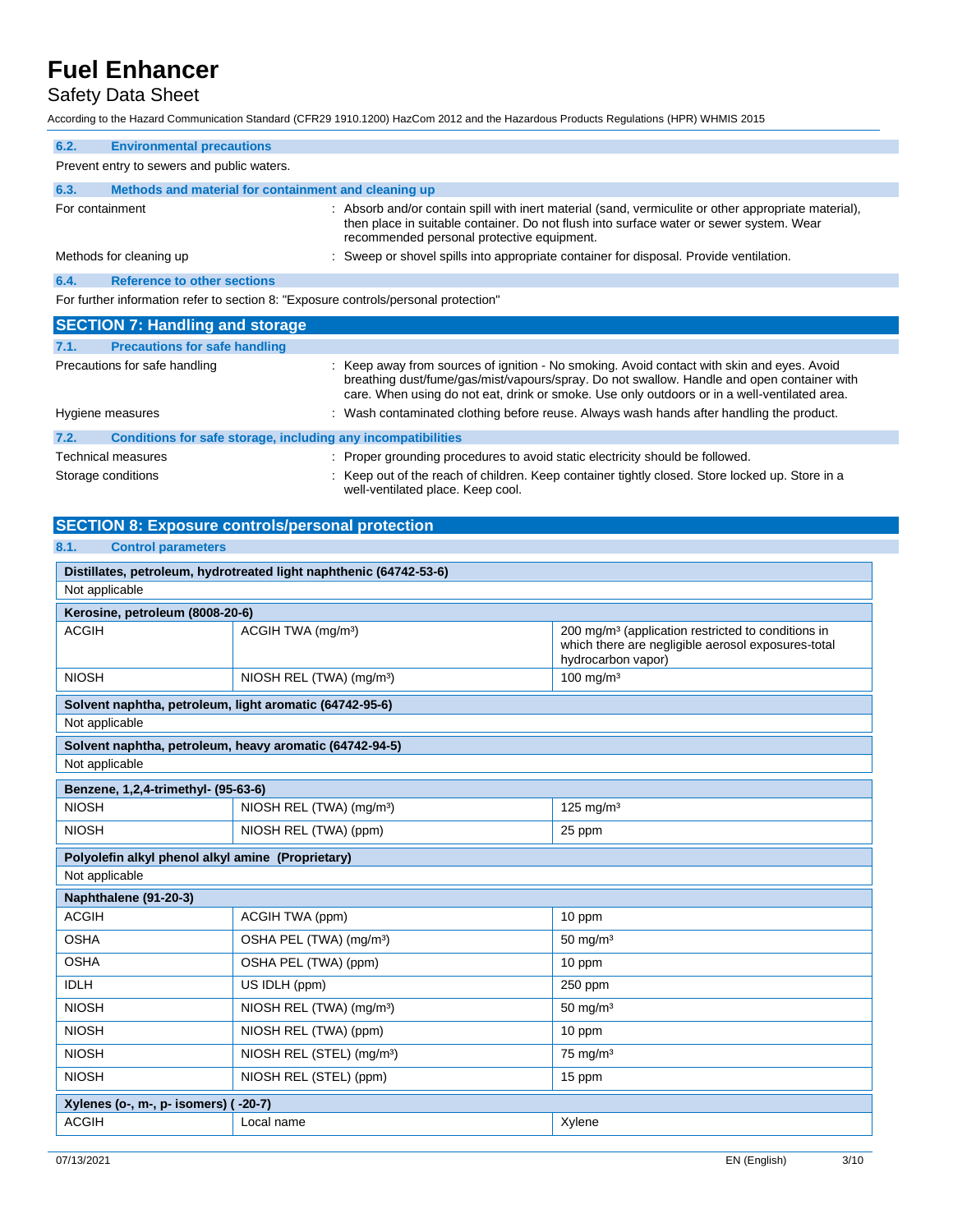## Safety Data Sheet

According to the Hazard Communication Standard (CFR29 1910.1200) HazCom 2012 and the Hazardous Products Regulations (HPR) WHMIS 2015

| Xylenes (o-, m-, p- isomers) (-20-7) |                                       |                                                                                                                                                                                                                                                                                                                                                                                                                                                                                                                                                                                                                     |
|--------------------------------------|---------------------------------------|---------------------------------------------------------------------------------------------------------------------------------------------------------------------------------------------------------------------------------------------------------------------------------------------------------------------------------------------------------------------------------------------------------------------------------------------------------------------------------------------------------------------------------------------------------------------------------------------------------------------|
| <b>ACGIH</b>                         | ACGIH TWA (ppm)                       | $100$ ppm                                                                                                                                                                                                                                                                                                                                                                                                                                                                                                                                                                                                           |
| <b>ACGIH</b>                         | ACGIH STEL (ppm)                      | 150 ppm                                                                                                                                                                                                                                                                                                                                                                                                                                                                                                                                                                                                             |
| <b>ACGIH</b>                         | Remark (ACGIH)                        | URT & eye irr; CNS impair                                                                                                                                                                                                                                                                                                                                                                                                                                                                                                                                                                                           |
| <b>ACGIH</b>                         | Regulatory reference                  | <b>ACGIH 2018</b>                                                                                                                                                                                                                                                                                                                                                                                                                                                                                                                                                                                                   |
| <b>OSHA</b>                          | OSHA PEL (TWA) (mg/m <sup>3</sup> )   | 435 mg/m <sup>3</sup>                                                                                                                                                                                                                                                                                                                                                                                                                                                                                                                                                                                               |
| <b>OSHA</b>                          | OSHA PEL (TWA) (ppm)                  | $100$ ppm                                                                                                                                                                                                                                                                                                                                                                                                                                                                                                                                                                                                           |
| <b>OSHA</b>                          | Regulatory reference (US-OSHA)        | <b>OSHA</b>                                                                                                                                                                                                                                                                                                                                                                                                                                                                                                                                                                                                         |
| Isopropylbenzene (98-82-8)           |                                       |                                                                                                                                                                                                                                                                                                                                                                                                                                                                                                                                                                                                                     |
| <b>ACGIH</b>                         | Local name                            | Cumene                                                                                                                                                                                                                                                                                                                                                                                                                                                                                                                                                                                                              |
| <b>ACGIH</b>                         | ACGIH TWA (ppm)                       | 50 ppm                                                                                                                                                                                                                                                                                                                                                                                                                                                                                                                                                                                                              |
| <b>ACGIH</b>                         | Remark (ACGIH)                        | Lung cancer; liver and lung dam; A2 (Suspected<br>Human Carcinogen: Human data are accepted as<br>adequate in quality but are conflicting or insufficient to<br>classify the agent as a confirmed human carcinogen;<br>OR, the agent is carcinogenic in experimental animals<br>at dose(s), by route(s) of exposure, at site(s), of<br>histologic type(s), or by mechanism(s) considered<br>relevant to worker exposure. The A2 is used primarily<br>when there is limited evidence or carcinogenicity in<br>humans and sufficient evidence of carcinogenicity in<br>experimental animals with relevance to humans) |
| ACGIH                                | Regulatory reference                  | ACGIH 2017                                                                                                                                                                                                                                                                                                                                                                                                                                                                                                                                                                                                          |
| <b>OSHA</b>                          | OSHA PEL (TWA) (mg/m <sup>3</sup> )   | $245$ mg/m <sup>3</sup>                                                                                                                                                                                                                                                                                                                                                                                                                                                                                                                                                                                             |
| <b>OSHA</b>                          | OSHA PEL (TWA) (ppm)                  | 50 ppm                                                                                                                                                                                                                                                                                                                                                                                                                                                                                                                                                                                                              |
| <b>OSHA</b>                          | Limit value category (OSHA)           | prevent or reduce skin absorption                                                                                                                                                                                                                                                                                                                                                                                                                                                                                                                                                                                   |
| <b>OSHA</b>                          | Regulatory reference (US-OSHA)        | <b>OSHA</b>                                                                                                                                                                                                                                                                                                                                                                                                                                                                                                                                                                                                         |
| <b>IDLH</b>                          | US IDLH (ppm)                         | 900 ppm (10% LEL)                                                                                                                                                                                                                                                                                                                                                                                                                                                                                                                                                                                                   |
| <b>NIOSH</b>                         | NIOSH REL (TWA) (mg/m <sup>3</sup> )  | 245 mg/m $3$                                                                                                                                                                                                                                                                                                                                                                                                                                                                                                                                                                                                        |
| <b>NIOSH</b>                         | NIOSH REL (TWA) (ppm)                 | 50 ppm                                                                                                                                                                                                                                                                                                                                                                                                                                                                                                                                                                                                              |
| <b>NIOSH</b>                         | US-NIOSH chemical category            | Potential for dermal absorption                                                                                                                                                                                                                                                                                                                                                                                                                                                                                                                                                                                     |
| Ethylbenzene (100-41-4)              |                                       |                                                                                                                                                                                                                                                                                                                                                                                                                                                                                                                                                                                                                     |
| <b>ACGIH</b>                         | ACGIH TWA (ppm)                       | 20 ppm                                                                                                                                                                                                                                                                                                                                                                                                                                                                                                                                                                                                              |
| <b>ACGIH</b>                         | Remark (ACGIH)                        | URT irr; kidney dam (nephropathy)                                                                                                                                                                                                                                                                                                                                                                                                                                                                                                                                                                                   |
| <b>OSHA</b>                          | OSHA PEL (TWA) (mg/m <sup>3</sup> )   | 435 mg/m <sup>3</sup>                                                                                                                                                                                                                                                                                                                                                                                                                                                                                                                                                                                               |
| OSHA                                 | OSHA PEL (TWA) (ppm)                  | $100$ ppm                                                                                                                                                                                                                                                                                                                                                                                                                                                                                                                                                                                                           |
| <b>IDLH</b>                          | US IDLH (ppm)                         | 800 ppm (10% LEL)                                                                                                                                                                                                                                                                                                                                                                                                                                                                                                                                                                                                   |
| <b>NIOSH</b>                         | NIOSH REL (TWA) (mg/m <sup>3</sup> )  | 435 mg/m <sup>3</sup>                                                                                                                                                                                                                                                                                                                                                                                                                                                                                                                                                                                               |
| <b>NIOSH</b>                         | NIOSH REL (TWA) (ppm)                 | 100 ppm                                                                                                                                                                                                                                                                                                                                                                                                                                                                                                                                                                                                             |
| <b>NIOSH</b>                         | NIOSH REL (STEL) (mg/m <sup>3</sup> ) | 545 mg/m <sup>3</sup>                                                                                                                                                                                                                                                                                                                                                                                                                                                                                                                                                                                               |
| <b>NIOSH</b>                         | NIOSH REL (STEL) (ppm)                | 125 ppm                                                                                                                                                                                                                                                                                                                                                                                                                                                                                                                                                                                                             |

#### **8.2. Appropriate engineering controls**

Environmental exposure controls : Avoid release to the environment.

Appropriate engineering controls : Ensure good ventilation of the work station.

### **8.3. Individual protection measures/Personal protective equipment**

**Hand protection:**

Wear suitable gloves resistant to chemical penetration

**Eye protection:**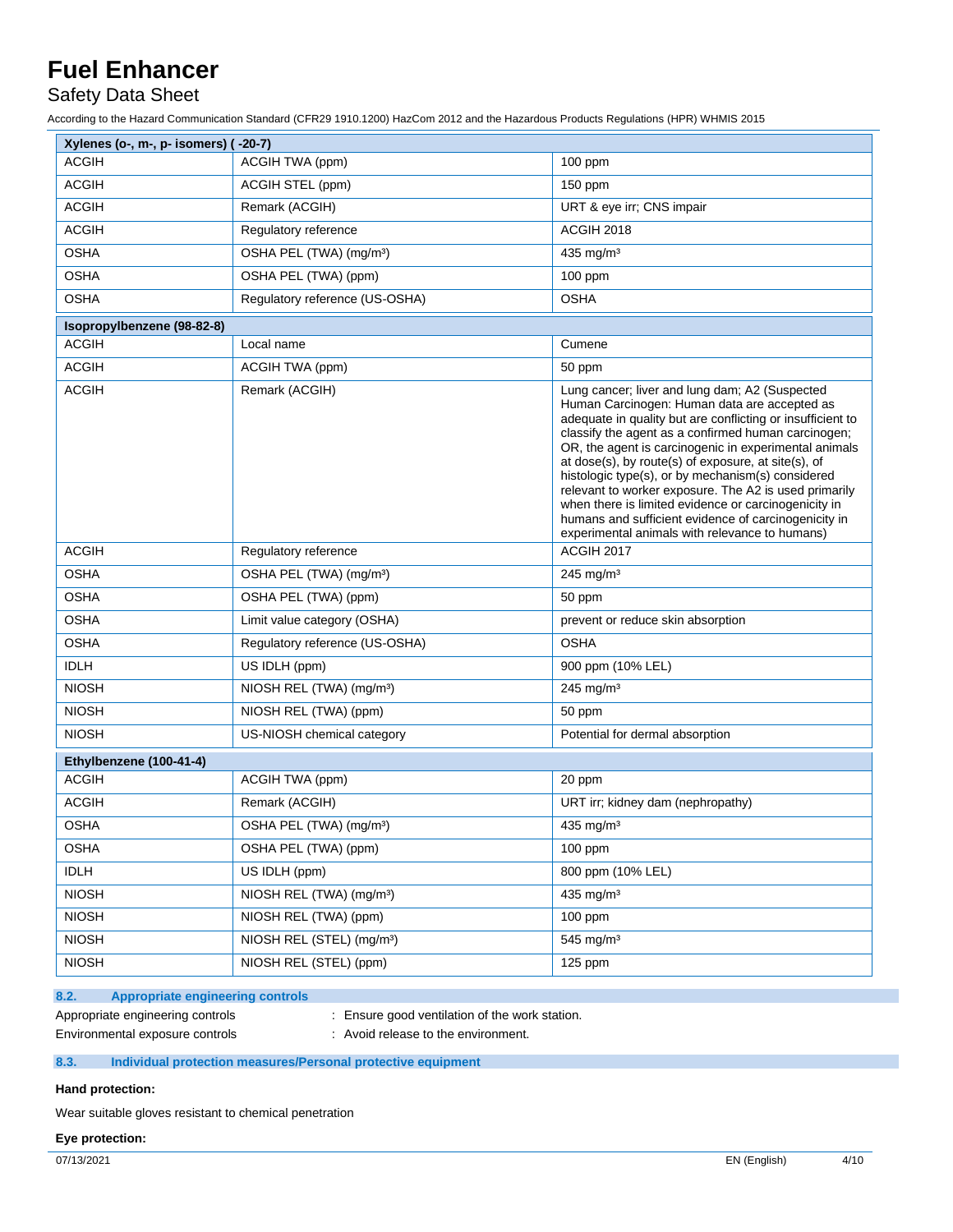## Safety Data Sheet

According to the Hazard Communication Standard (CFR29 1910.1200) HazCom 2012 and the Hazardous Products Regulations (HPR) WHMIS 2015

Safety glasses or goggles are recommended when using product.

#### **Skin and body protection:**

Wear suitable protective clothing

#### **Respiratory protection:**

In case of insufficient ventilation, wear suitable respiratory equipment. Respirator selection must be based on known or anticipated exposure levels, the hazards of the product and the safe working limits of the selected respirator.

#### **Other information:**

Handle in accordance with good industrial hygiene and safety procedures. Do not eat, drink or smoke when using this product.

| <b>SECTION 9: Physical and chemical properties</b>            |                                     |  |
|---------------------------------------------------------------|-------------------------------------|--|
| Information on basic physical and chemical properties<br>9.1. |                                     |  |
| Physical state                                                | : Liquid                            |  |
| Appearance                                                    | : Translucent                       |  |
| Colour                                                        | : Amber                             |  |
| Odour                                                         | : Distinctive                       |  |
| Odour threshold                                               | : No data available                 |  |
| рH                                                            | : No data available                 |  |
| Melting point                                                 | : No data available                 |  |
| Freezing point                                                | : No data available                 |  |
| Boiling point                                                 | : No data available                 |  |
| Flash point                                                   | : ≥ 65.5 °C (≥ 150 °F) [Closed cup] |  |
| Relative evaporation rate (butylacetate=1)                    | : No data available                 |  |
| Flammability (solid, gas)                                     | : Combustible liquid                |  |
| Vapour pressure                                               | : No data available                 |  |
| Relative vapour density at 20 °C                              | : No data available                 |  |
| Relative density                                              | : 7.107                             |  |
| Solubility                                                    | : No data available                 |  |
| Partition coefficient n-octanol/water                         | : No data available                 |  |
| Auto-ignition temperature                                     | : No data available                 |  |
| Decomposition temperature                                     | : No data available                 |  |
| Viscosity, kinematic                                          | : 2.945 cSt @ 40 °C (104 °F)        |  |
| : No data available<br>Viscosity, dynamic                     |                                     |  |
| <b>Explosive limits</b>                                       | : No data available                 |  |
| <b>Explosive properties</b>                                   | : No data available                 |  |
| Oxidising properties                                          | : No data available                 |  |
| 9.2.<br><b>Other information</b>                              |                                     |  |

No additional information available

## **SECTION 10: Stability and reactivity 10.1. Reactivity** No dangerous reaction known under conditions of normal use. **10.2. Chemical stability** Stable under normal conditions. May form flammable/explosive vapour-air mixture. **10.3. Possibility of hazardous reactions** No dangerous reactions known under normal conditions of use. **10.4. Conditions to avoid** Heat. Incompatible materials. Sources of ignition. **10.5. Incompatible materials** Strong oxidizers.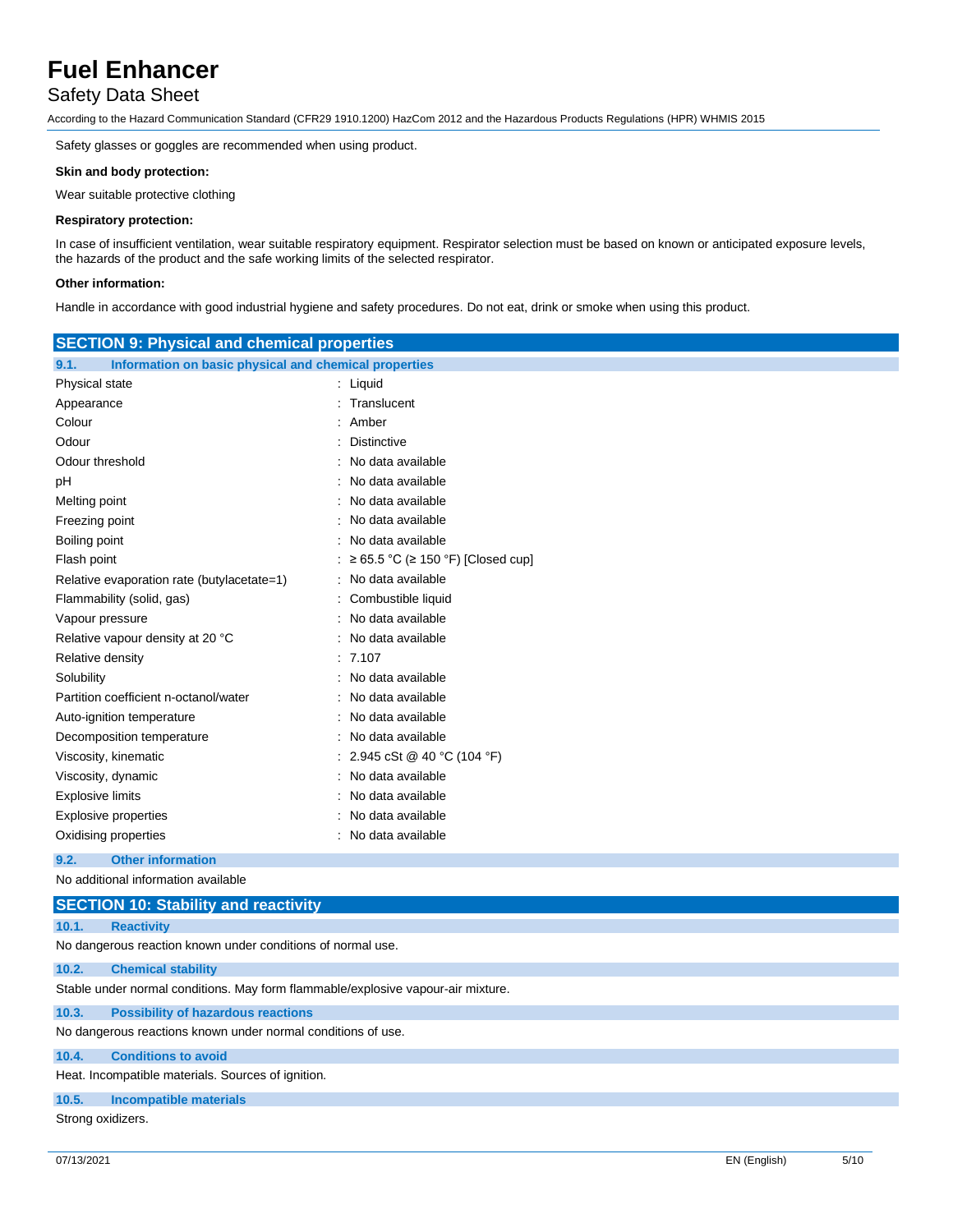## Safety Data Sheet

According to the Hazard Communication Standard (CFR29 1910.1200) HazCom 2012 and the Hazardous Products Regulations (HPR) WHMIS 2015

| 10.6.<br><b>Hazardous decomposition products</b>                                    |                                                                                     |  |  |
|-------------------------------------------------------------------------------------|-------------------------------------------------------------------------------------|--|--|
|                                                                                     | May include, and are not limited to: oxides of carbon. May release flammable gases. |  |  |
| <b>SECTION 11: Toxicological information</b>                                        |                                                                                     |  |  |
| 11.1.<br>Information on toxicological effects                                       |                                                                                     |  |  |
| Acute toxicity (oral)                                                               | Not classified.                                                                     |  |  |
| Acute toxicity (dermal)                                                             | Not classified.                                                                     |  |  |
| Acute toxicity (inhalation)                                                         | Not classified.                                                                     |  |  |
|                                                                                     |                                                                                     |  |  |
| Distillates, petroleum, hydrotreated light naphthenic (64742-53-6)<br>LD50 oral rat | > 5000 mg/kg                                                                        |  |  |
| LD50 dermal rabbit                                                                  |                                                                                     |  |  |
|                                                                                     | $> 2000$ mg/kg                                                                      |  |  |
| LC50 inhalation rat<br>ATE US (dust, mist)                                          | 2180 mg/m <sup>3</sup> (Exposure time: 4 h)<br>2.18 mg/l/4h                         |  |  |
|                                                                                     |                                                                                     |  |  |
| Kerosine, petroleum (8008-20-6)                                                     |                                                                                     |  |  |
| LD50 oral rat                                                                       | > 5000 mg/kg                                                                        |  |  |
| LD50 dermal rabbit                                                                  | > 2000 mg/kg                                                                        |  |  |
| LC50 inhalation rat                                                                 | $> 5.28$ mg/l/4h                                                                    |  |  |
| Solvent naphtha, petroleum, light aromatic (64742-95-6)                             |                                                                                     |  |  |
| LD50 oral rat                                                                       | 8400 mg/kg                                                                          |  |  |
| LD50 dermal rabbit                                                                  | > 2000 mg/kg                                                                        |  |  |
| LC50 inhalation rat                                                                 | 3400 ppm/4h                                                                         |  |  |
| ATE US (oral)                                                                       | 8400 mg/kg bodyweight                                                               |  |  |
| ATE US (gases)                                                                      | 3400 ppmv/4h                                                                        |  |  |
| Solvent naphtha, petroleum, heavy aromatic (64742-94-5)                             |                                                                                     |  |  |
| LD50 oral rat                                                                       | > 5000 mg/kg                                                                        |  |  |
| LD50 dermal rabbit                                                                  | $> 2$ ml/kg                                                                         |  |  |
| LC50 inhalation rat                                                                 | > 590 mg/m <sup>3</sup> (Exposure time: 4 h)                                        |  |  |
| Benzene, 1,2,4-trimethyl- (95-63-6)                                                 |                                                                                     |  |  |
| LD50 oral rat                                                                       | 3280 mg/kg                                                                          |  |  |
| LD50 dermal rabbit                                                                  | > 3160 mg/kg                                                                        |  |  |
| LC50 inhalation rat                                                                 | 18 g/m <sup>3</sup> (Exposure time: 4 h)                                            |  |  |
| ATE US (oral)                                                                       | 3280 mg/kg body weight                                                              |  |  |
| ATE US (gases)                                                                      | 4500 ppmV/4h                                                                        |  |  |
| ATE US (vapors)                                                                     | 18 mg/l/4h                                                                          |  |  |
| ATE US (dust, mist)                                                                 | 1.5 mg/l/4h                                                                         |  |  |
| Naphthalene (91-20-3)                                                               |                                                                                     |  |  |
| LD50 oral rat                                                                       | 1110 mg/kg                                                                          |  |  |
| LD50 dermal rabbit                                                                  | 1120 mg/kg                                                                          |  |  |
| LC50 inhalation rat                                                                 | > 340 mg/m <sup>3</sup> (Exposure time: 1 h)                                        |  |  |
| ATE US (oral)                                                                       | 1110 mg/kg bodyweight                                                               |  |  |
| ATE US (dermal)                                                                     | 1120 mg/kg bodyweight                                                               |  |  |
| Xylenes (o-, m-, p- isomers) (1330-20-7)                                            |                                                                                     |  |  |
| LD50 oral rat                                                                       | 3500 mg/kg                                                                          |  |  |
| LD50 dermal rabbit                                                                  | > 4350 mg/kg                                                                        |  |  |
| LC50 inhalation rat                                                                 | 29.08 mg/l/4h                                                                       |  |  |
| ATE US (oral)                                                                       | 3500 mg/kg bodyweight                                                               |  |  |
| ATE US (dermal)                                                                     | 1700 mg/kg bodyweight                                                               |  |  |
| ATE US (vapours)                                                                    | 27.57 mg/l/4h                                                                       |  |  |
| ATE US (dust, mist)                                                                 | 29.08 mg/l/4h                                                                       |  |  |
| Isopropylbenzene (98-82-8)                                                          |                                                                                     |  |  |
| LD50 oral rat                                                                       | 1400 mg/kg                                                                          |  |  |
| LD50 dermal rabbit                                                                  | 12300 µl/kg                                                                         |  |  |
| LC50 inhalation rat                                                                 | > 3577 ppm (Exposure time: 6 h)                                                     |  |  |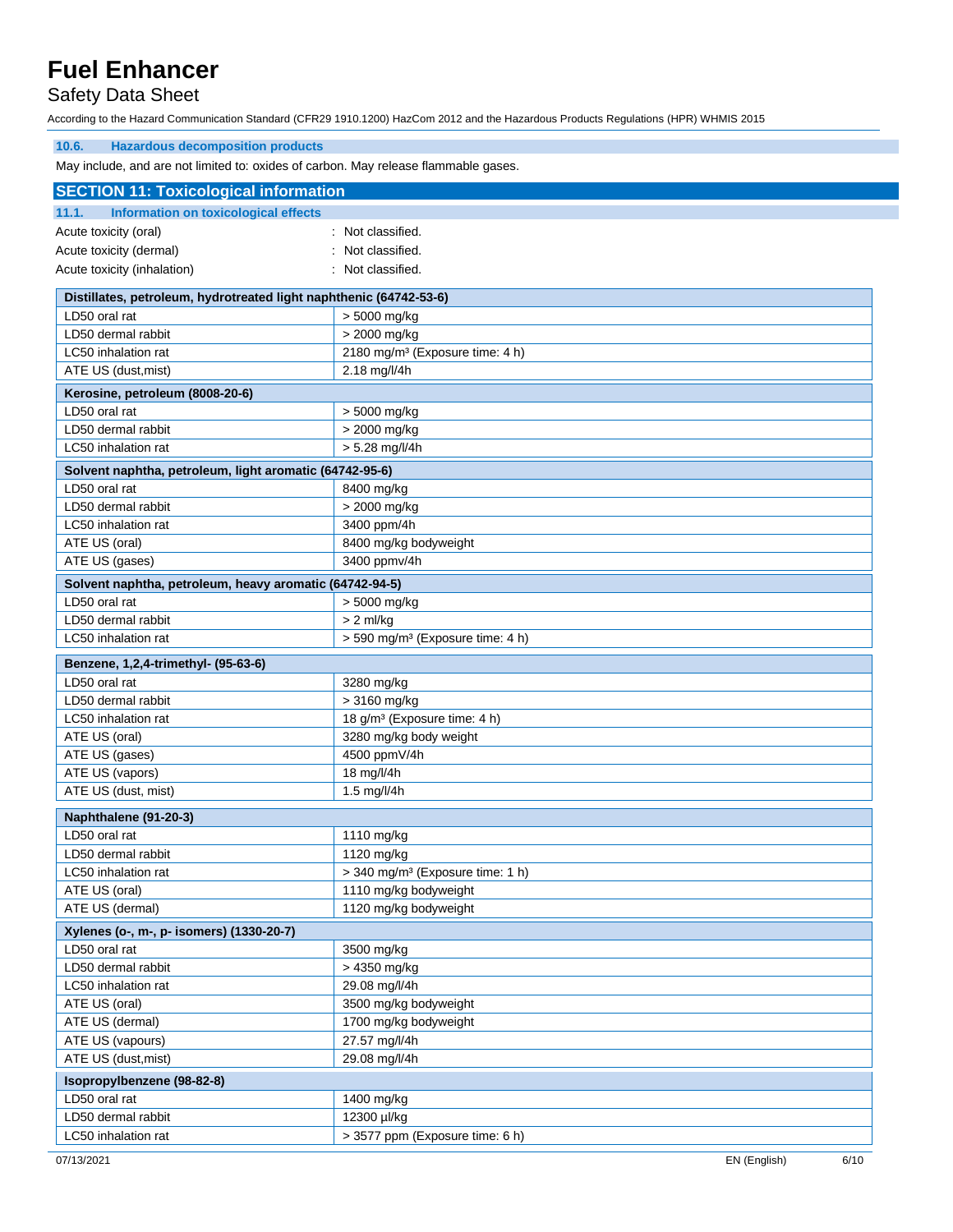## Safety Data Sheet

According to the Hazard Communication Standard (CFR29 1910.1200) HazCom 2012 and the Hazardous Products Regulations (HPR) WHMIS 2015

| Isopropylbenzene (98-82-8)        |                              |
|-----------------------------------|------------------------------|
| ATE US (oral)                     | 1400 mg/kg bodyweight        |
| ATE US (dermal)                   | 12300 mg/kg bodyweight       |
| Skin corrosion/irritation         | Causes skin irritation.      |
| Serious eye damage/irritation     | Not classified.              |
| Respiratory or skin sensitisation | : Not classified.            |
| Germ cell mutagenicity            | Not classified.              |
| Carcinogenicity                   | Suspected of causing cancer. |

| Naphthalene (91-20-3)                           |                                                                                                                                                                               |  |
|-------------------------------------------------|-------------------------------------------------------------------------------------------------------------------------------------------------------------------------------|--|
| IARC group                                      | 2B - Possibly carcinogenic to humans                                                                                                                                          |  |
| National Toxicology Program (NTP) Status        | Evidence of Carcinogenicity, Reasonably anticipated to be Human Carcinogen                                                                                                    |  |
| In OSHA Hazard Communication Carcinogen<br>list | Yes                                                                                                                                                                           |  |
| Xylenes (o-, m-, p- isomers) (1330-20-7)        |                                                                                                                                                                               |  |
| IARC group                                      | 3 - Not classifiable                                                                                                                                                          |  |
| Isopropylbenzene (98-82-8)                      |                                                                                                                                                                               |  |
| <b>IARC</b> group                               | 2B - Possibly carcinogenic to humans                                                                                                                                          |  |
| National Toxicology Program (NTP) Status        | Evidence of Carcinogenicity, Reasonably anticipated to be Human Carcinogen                                                                                                    |  |
| In OSHA Hazard Communication Carcinogen<br>list | Yes                                                                                                                                                                           |  |
| Ethylbenzene (100-41-4)                         |                                                                                                                                                                               |  |
| IARC group                                      | 2B - Possibly carcinogenic to humans                                                                                                                                          |  |
| National Toxicology Program (NTP) Status        | 1 - Evidence of Carcinogenicity                                                                                                                                               |  |
| In OSHA Hazard Communication Carcinogen<br>list | Yes                                                                                                                                                                           |  |
| Reproductive toxicity                           | Suspected of damaging fertility or the unborn child.                                                                                                                          |  |
| STOT-single exposure                            | Not classified.                                                                                                                                                               |  |
| STOT-repeated exposure                          | Not classified.                                                                                                                                                               |  |
| Aspiration hazard                               | May be fatal if swallowed and enters airways.                                                                                                                                 |  |
| Symptoms/effects after inhalation               | May cause irritation to the respiratory tract.                                                                                                                                |  |
| Symptoms/effects after skin contact             | Causes skin irritation. Symptoms may include redness, drying, defatting and cracking of the<br>skin.                                                                          |  |
| Symptoms/effects after eye contact              | May cause eye irritation. Symptoms may include discomfort or pain, excess blinking and tear<br>production, with possible redness and swelling.                                |  |
| Symptoms/effects after ingestion                | May be fatal if swallowed and enters airways. This product may be aspirated into the lungs and<br>cause chemical pneumonitis. May cause stomach distress, nausea or vomiting. |  |
| Other information                               | Likely routes of exposure: ingestion, inhalation, skin and eye.                                                                                                               |  |

|       | <b>SECTION 12: Ecological information</b> |  |
|-------|-------------------------------------------|--|
| 12.1. | <b>Toxicity</b>                           |  |

Ecology - general **Example 20** : May cause long-term adverse effects in the aquatic environment.

| Distillates, petroleum, hydrotreated light naphthenic (64742-53-6) |                                                                       |  |
|--------------------------------------------------------------------|-----------------------------------------------------------------------|--|
| LC50 fish 1                                                        | > 5000 mg/l (Exposure time: 96 h - Species: Oncorhynchus mykiss)      |  |
| EC50 Daphnia 1                                                     | > 1000 mg/l (Exposure time: 48 h - Species: Daphnia magna)            |  |
| Solvent naphtha, petroleum, light aromatic (64742-95-6)            |                                                                       |  |
|                                                                    |                                                                       |  |
| LC50 fish 1                                                        | 9.22 mg/l (Exposure time: 96 h - Species: Oncorhynchus mykiss)        |  |
| EC50 Daphnia 1                                                     | 6.14 mg/l (Exposure time: 48 h - Species: Daphnia magna)              |  |
| Solvent naphtha, petroleum, heavy aromatic (64742-94-5)            |                                                                       |  |
| LC50 fish 1                                                        | 19 mg/l (Exposure time: 96 h - Species: Pimephales promelas [static]) |  |
| EC50 Daphnia 1                                                     | 0.95 mg/l (Exposure time: 48 h - Species: Daphnia magna)              |  |
| LC50 fish 2                                                        | 2.34 mg/l (Exposure time: 96 h - Species: Oncorhynchus mykiss)        |  |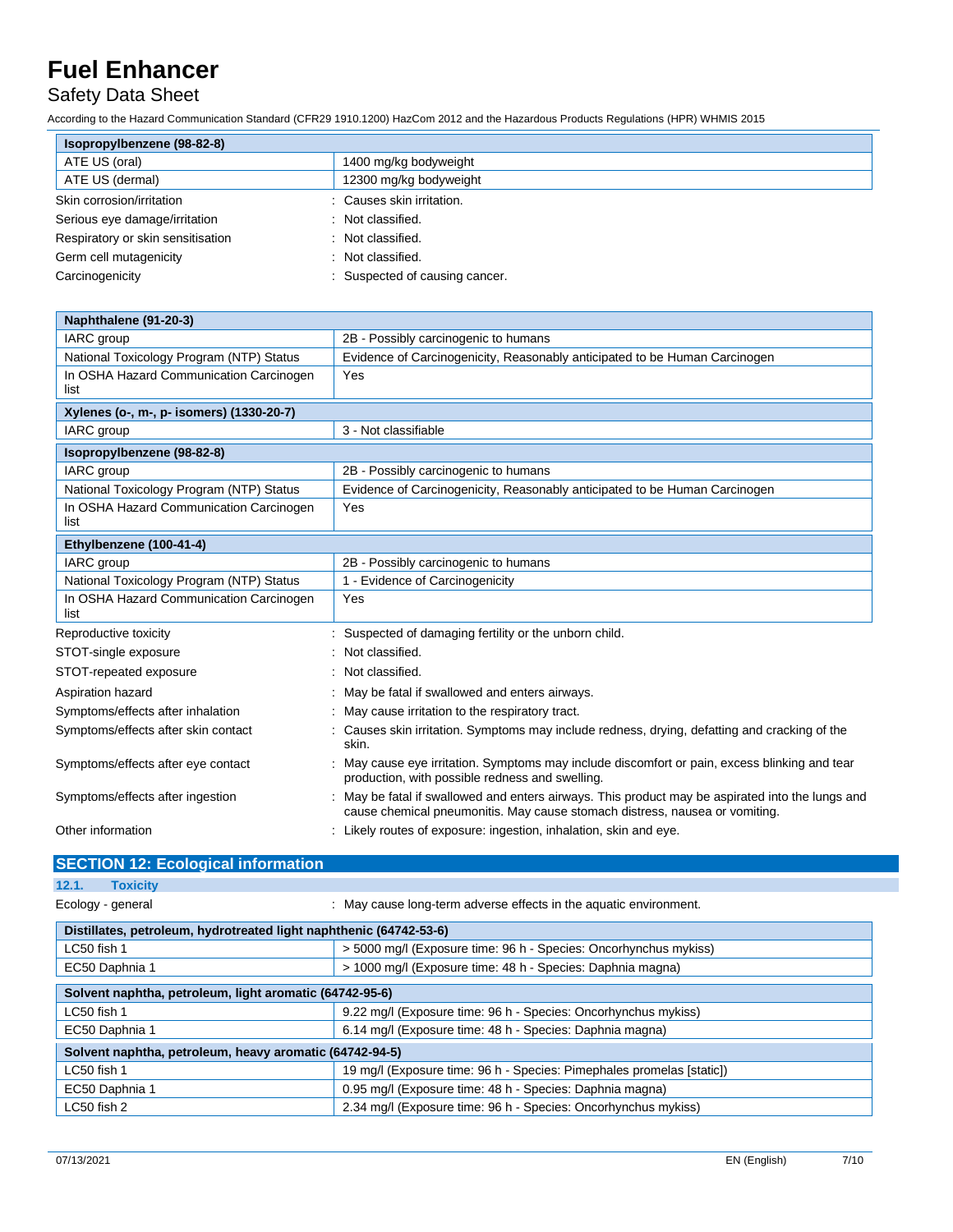Safety Data Sheet

According to the Hazard Communication Standard (CFR29 1910.1200) HazCom 2012 and the Hazardous Products Regulations (HPR) WHMIS 2015

| Benzene, 1,2,4-trimethyl- (95-63-6)      |                                                                                      |
|------------------------------------------|--------------------------------------------------------------------------------------|
| LC50 fish 1                              | 7.19 - 8.28 mg/l (Exposure time: 96 h - Species: Pimephales promelas [flow-through]) |
| EC50 Daphnia 1                           | 6.14 mg/l (Exposure time: 48 h - Species: Daphnia magna)                             |
| Naphthalene (91-20-3)                    |                                                                                      |
| LC50 fish 1                              | 5.74 - 6.44 mg/l (Exposure time: 96 h - Species: Pimephales promelas [flow-through]) |
| EC50 Daphnia 1                           | 2.16 mg/l (Exposure time: 48 h - Species: Daphnia magna)                             |
| LC50 fish 2                              | 1.6 mg/l (Exposure time: 96 h - Species: Oncorhynchus mykiss [flow-through])         |
| EC50 Daphnia 2                           | 1.96 mg/l (Exposure time: 48 h - Species: Daphnia magna [Flow through])              |
| Xylenes (o-, m-, p- isomers) (1330-20-7) |                                                                                      |
| LC50 fish 1                              | 13.4 mg/l (Exposure time: 96 h - Species: Pimephales promelas [flow-through])        |
| EC50 Daphnia 1                           | 3.82 mg/l (Exposure time: 48 h - Species: water flea)                                |
| LC50 fish 2                              | 2.661 - 4.093 mg/l (Exposure time: 96 h - Species: Oncorhynchus mykiss [static])     |
| EC50 Daphnia 2                           | 0.6 mg/l (Exposure time: 48 h - Species: Gammarus lacustris)                         |
| Isopropylbenzene (98-82-8)               |                                                                                      |
| LC50 fish 1                              | 6.04 - 6.61 mg/l (Exposure time: 96 h - Species: Pimephales promelas [flow-through]) |
| EC50 Daphnia 1                           | 0.6 mg/l (Exposure time: 48 h - Species: Daphnia magna)                              |
| LC50 fish 2                              | 4.8 mg/l (Exposure time: 96 h - Species: Oncorhynchus mykiss [flow-through])         |
| EC50 Daphnia 2                           | 7.9 - 14.1 mg/l (Exposure time: 48 h - Species: Daphnia magna [Static])              |
| Ethylbenzene (100-41-4)                  |                                                                                      |
| LC50 fish 1                              | 11.0 - 18.0 mg/l (Exposure time: 96 h - Species: Oncorhynchus mykiss [static])       |
| EC50 Daphnia 1                           | 1.8 – 2.4 mg/l (Exposure time: 48 h - Species: Daphnia magna)                        |
| LC50 fish 2                              | 4.2 mg/l (Exposure time: 96 h - Species: Oncorhynchus mykiss [semi-static])          |
| NOEC chronic crustacea                   | $0.956$ mg/l                                                                         |

#### **12.2. Persistence and degradability**

| <b>Fue</b><br>$\sim$<br>.                          |                                      |
|----------------------------------------------------|--------------------------------------|
| <br>dearadability<br>: and o<br>"SISTE.<br>11. . C | Not<br>.<br>ootor<br>niisnea.<br>51. |
|                                                    |                                      |

### **12.3. Bioaccumulative potential**

| <b>Fuel Enhancer</b>                                    |                  |  |
|---------------------------------------------------------|------------------|--|
| Bioaccumulative potential                               | Not established. |  |
| Solvent naphtha, petroleum, heavy aromatic (64742-94-5) |                  |  |
| BCF fish 1                                              | $61 - 159$       |  |
| Partition coefficient n-octanol/water                   | $2.9 - 6.1$      |  |
| Naphthalene (91-20-3)                                   |                  |  |
| BCF fish 1                                              | $30 - 430$       |  |
| Partition coefficient n-octanol/water                   | 3.6              |  |
| Xylenes (o-, m-, p- isomers) (1330-20-7)                |                  |  |
| BCF fish 1                                              | $0.6 - 15$       |  |
| Partition coefficient n-octanol/water                   | $2.77 - 3.15$    |  |
| Isopropylbenzene (98-82-8)                              |                  |  |
| BCF fish 1                                              | 35.5             |  |
| Partition coefficient n-octanol/water                   | 3.7              |  |
| Ethylbenzene (100-41-4)                                 |                  |  |
| BCF fish 1                                              | 15               |  |
| Partition coefficient n-octanol/water                   | 3.2              |  |
| 12.4.<br><b>Mobility in soil</b>                        |                  |  |

### No additional information available

### **12.5. Other adverse effects**

Other information  $\qquad \qquad$ : No other effects known.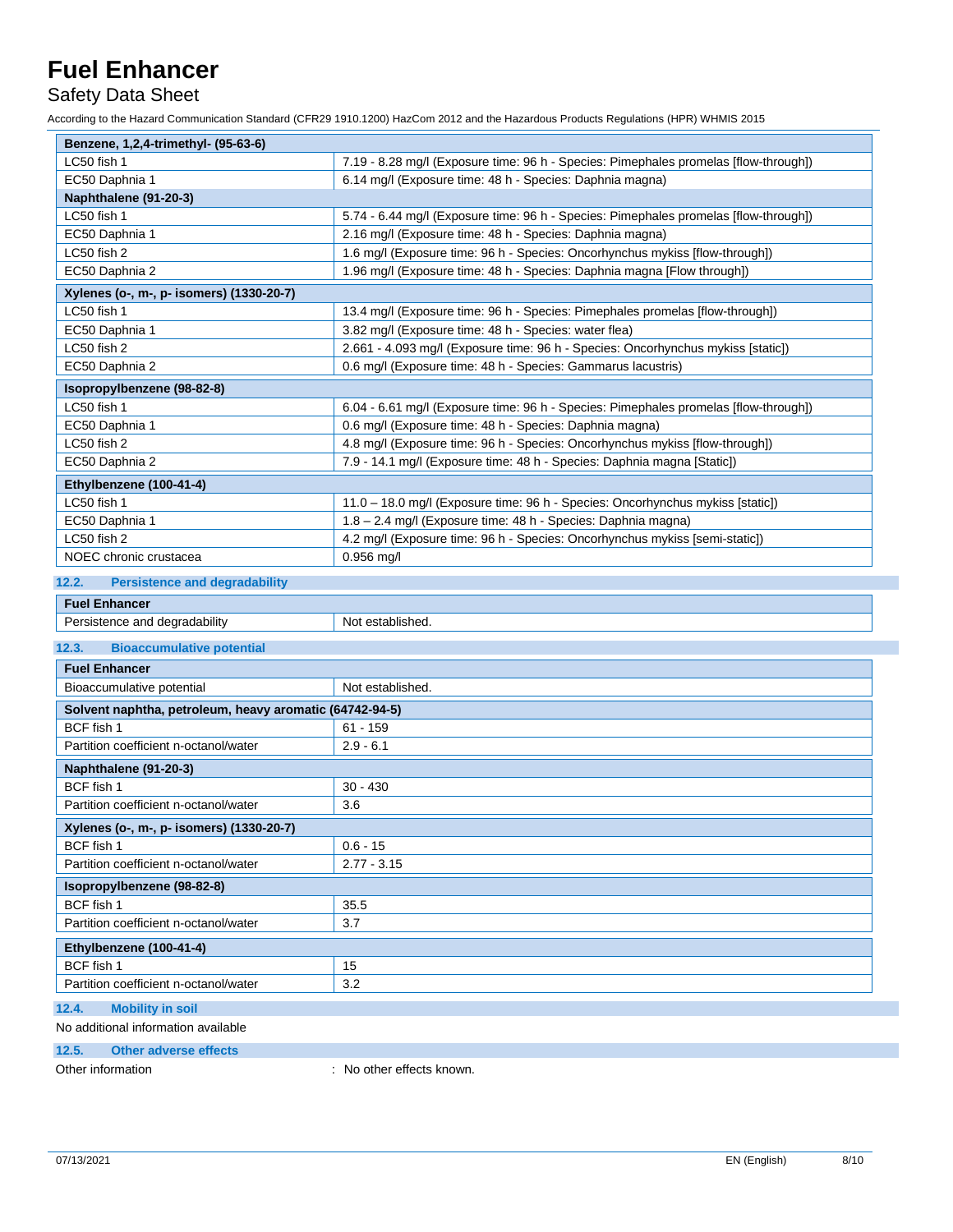### Safety Data Sheet

According to the Hazard Communication Standard (CFR29 1910.1200) HazCom 2012 and the Hazardous Products Regulations (HPR) WHMIS 2015

| <b>SECTION 13: Disposal considerations</b> |                                                                             |
|--------------------------------------------|-----------------------------------------------------------------------------|
| <b>Disposal methods</b><br>13.1.           |                                                                             |
| Product/Packaging disposal recommendations | : Dispose in a safe manner in accordance with local/national regulations.   |
| Additional information                     | : Handle empty containers with care because residual vapours are flammable. |
| <b>SECTION 14: Transport information</b>   |                                                                             |
| <b>Department of Transportation (DOT)</b>  |                                                                             |
| In accordance with DOT                     |                                                                             |
| UN-No.(DOT)                                | : UN1268                                                                    |
| Proper Shipping Name (DOT)                 | : Petroleum distillates, n.o.s.                                             |

### **Transportation of Dangerous Goods (TDG)**

Packing group (DOT) : III

Class (DOT) : Combustible liquid

In accordance with TDG Not regulated

#### **Transport by sea**

This product is currently not packaged to comply with IMDG regulations. It is not intended to be shipped by sea.

#### **Transport by air**

This product is currently not packaged to comply with IATA regulations. It is not intended to be shipped by air.

### **SECTION 15: Regulatory information**

#### **15.1. US Federal regulations**

All components of this product are listed, or excluded from listing, on the United States Environmental Protection Agency Toxic Substances Control Act (TSCA) inventory.

| Benzene, 1,2,4-trimethyl- (95-63-6)                                                                                 |                                                                                        |  |
|---------------------------------------------------------------------------------------------------------------------|----------------------------------------------------------------------------------------|--|
| Subject to reporting requirements of United States SARA Section 313                                                 |                                                                                        |  |
| Naphthalene (91-20-3)                                                                                               |                                                                                        |  |
| Subject to reporting requirements of United States SARA Section 313<br>Listed on EPA Hazardous Air Pollutant (HAPS) |                                                                                        |  |
| <b>EPA TSCA Regulatory Flag</b>                                                                                     | T - T - indicates a substance that is the subject of a final TSCA section 4 test rule. |  |
| CERCLA RO                                                                                                           | 100 <sub>lb</sub>                                                                      |  |
| Xylenes (o-, m-, p- isomers) (1330-20-7)                                                                            |                                                                                        |  |
| Subject to reporting requirements of United States SARA Section 313<br>Listed on EPA Hazardous Air Pollutant (HAPS) |                                                                                        |  |
| <b>CERCLA RQ</b>                                                                                                    | 100 <sub>lb</sub>                                                                      |  |
| Isopropylbenzene (98-82-8)                                                                                          |                                                                                        |  |
| Subject to reporting requirements of United States SARA Section 313<br>Listed on EPA Hazardous Air Pollutant (HAPS) |                                                                                        |  |
| <b>CERCLA RQ</b>                                                                                                    | 5000 lb                                                                                |  |

All components of this product are listed, or excluded from listing, on the Canadian DSL (Domestic Substances List) and NDSL (Non-Domestic Substances List) inventories.

#### **15.2. International regulations**

No additional information available

#### **15.3. US State regulations**

WARNING: This product can expose you to Naphthalene, which is known to the State of California to cause cancer. For more information go to www.P65Warnings.ca.gov.